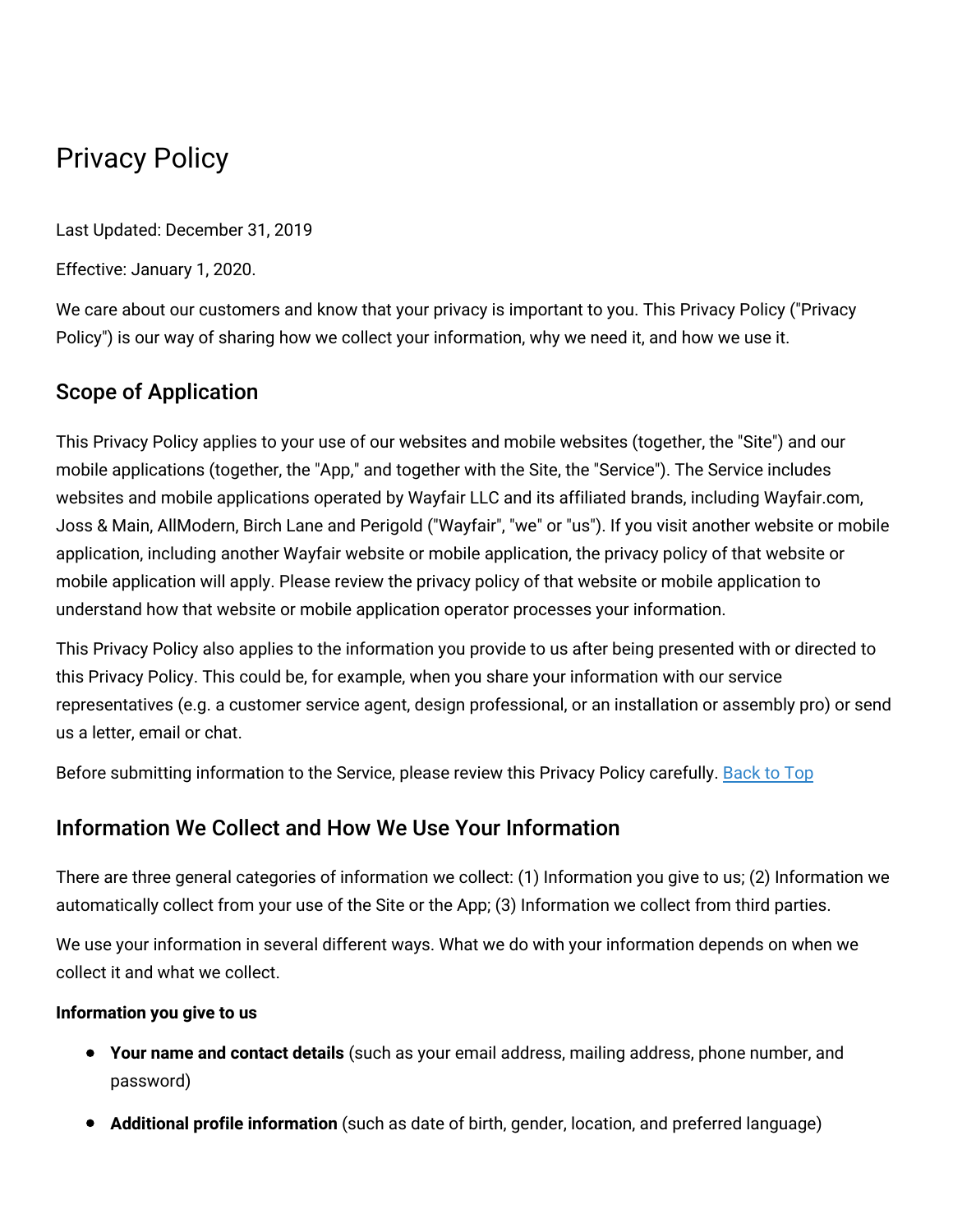- **Your payment information** (such as your credit/debit card number, security/CVV code, and expiration date)
- **Your financing information** (such as social security number, date of birth, and income)
- **Your communications and contact history with us** (such as service call recordings, chat and instant messages, or communications with our social media channels)
- **Other information** (such as product reviews, forum posts, survey responses, participation in promotions, and other user-generated content)

| How we use<br>information you<br>give to us                                    | Why we collect it                                                                                                                                                                                                                                             |
|--------------------------------------------------------------------------------|---------------------------------------------------------------------------------------------------------------------------------------------------------------------------------------------------------------------------------------------------------------|
| Registration                                                                   | We need your name and contact details to create your<br>account. This information is necessary for the adequate<br>performance of certain services and offerings on the Site<br>and the App, and to fulfill our contract with you when you<br>place an order. |
| Accept payment,<br>fulfill orders,<br>provide refunds                          | We use your name and contact details to fulfill our<br>contract with you and deliver your orders, and we use your<br>payment information to process payments and comply<br>with applicable law.                                                               |
| Application for<br>financing<br>solutions offered<br>by financing<br>providers | We collect your financing information on behalf of the<br>financing provider you choose and send the information<br>to that financing provider to facilitate your application to<br>financing products.                                                       |
| Sending you<br>account<br>information                                          | We need your name and contact details to deliver<br>important account information to you, such as order<br>confirmations and notices, changes to account settings,<br>and notices about the Site, the App, or the terms and<br>policies that apply to them.   |
| To offer an<br>improved user                                                   | We use your communications and contact history with us,<br>as well as other information such as additional profile                                                                                                                                            |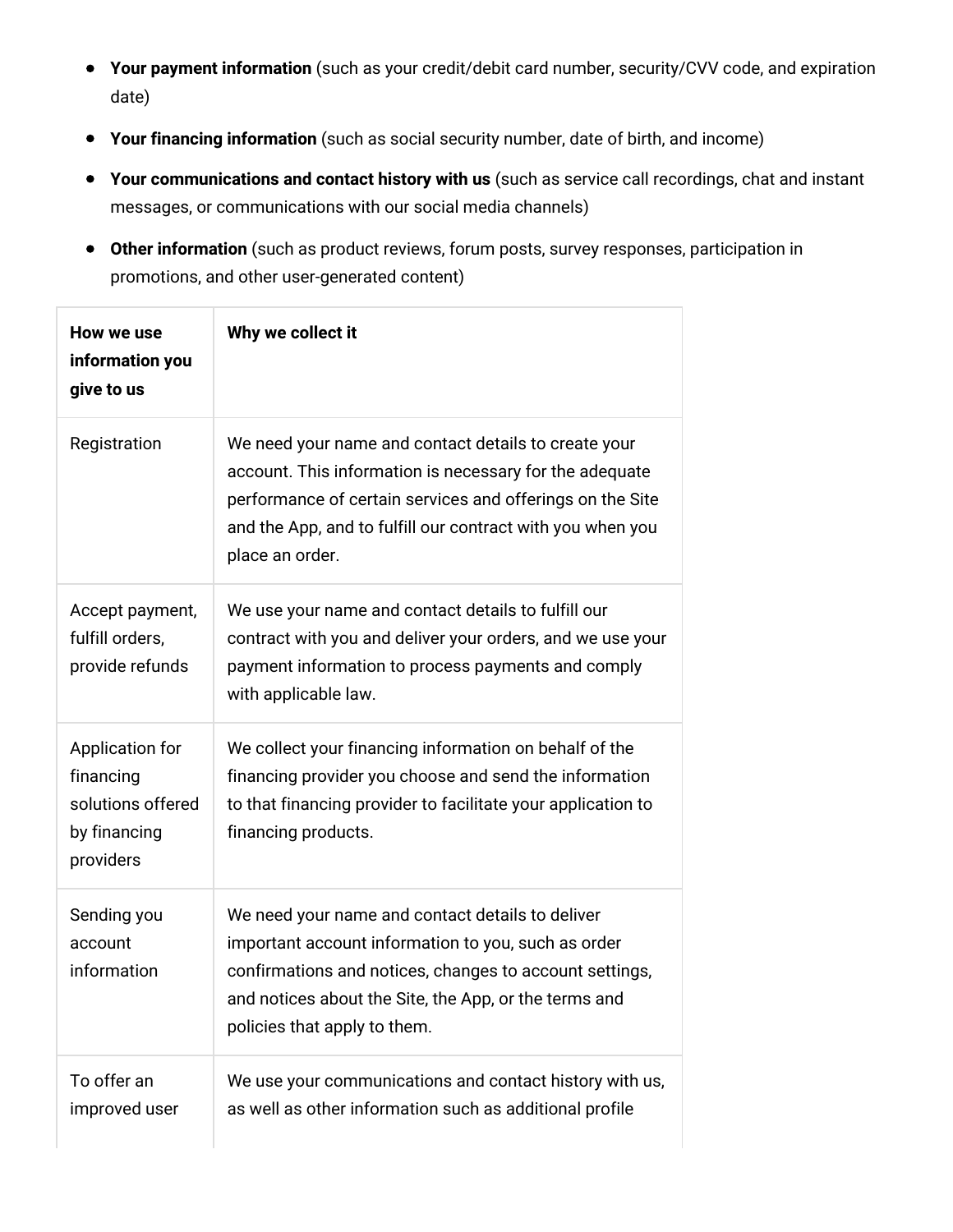| experience                                         | information, to operate, protect, improve and optimize the<br>Site and the App and to personalize and customize your<br>experience.                                                                                    |
|----------------------------------------------------|------------------------------------------------------------------------------------------------------------------------------------------------------------------------------------------------------------------------|
| Analytics,<br>training and<br>quality<br>assurance | We may use information you provide to us to train our<br>staff, improve our services and offerings, and perform<br>other internal analytics and performance monitoring.                                                |
| Communication,<br>marketing and<br>advertising     | We may use information you provide to us to deliver and<br>personalize our communications with you, or to<br>administer referral programs, rewards, surveys,<br>sweepstakes, contests or other promotional activities. |

#### **Information we automatically collect from your use of the Site or the App**

- **Purchase history and saved items** (such as what you bought and what you've placed in your cart or saved)
- **Log data and device information** (such as details about how you've used the Site or the App, IP address, access dates and times, hardware and software information, device information, device event information, unique identifiers, crash data, cookie data, location data and page/product views or clicks)
- **Geo-location information** (such as IP address, browser information or mobile GPS information)
- **Cookies and similar technologies** (such as web beacons, pixels, and mobile identifiers; to learn more about these technologies and how you can control them, see Our Cookie Policy)

| How we use<br>information we<br>automatically<br>collect | Why we collect it                                         |
|----------------------------------------------------------|-----------------------------------------------------------|
| To provide                                               | We use your saved products to help you make a purchase,   |
| customer                                                 | and we use your purchase history to uphold our contract   |
| service and                                              | with you and ensure that you've had a great customer      |
| process returns                                          | experience.                                               |
| To offer an                                              | We use your log data and device information to operate,   |
| improved user                                            | protect, improve and optimize the Site and the App and to |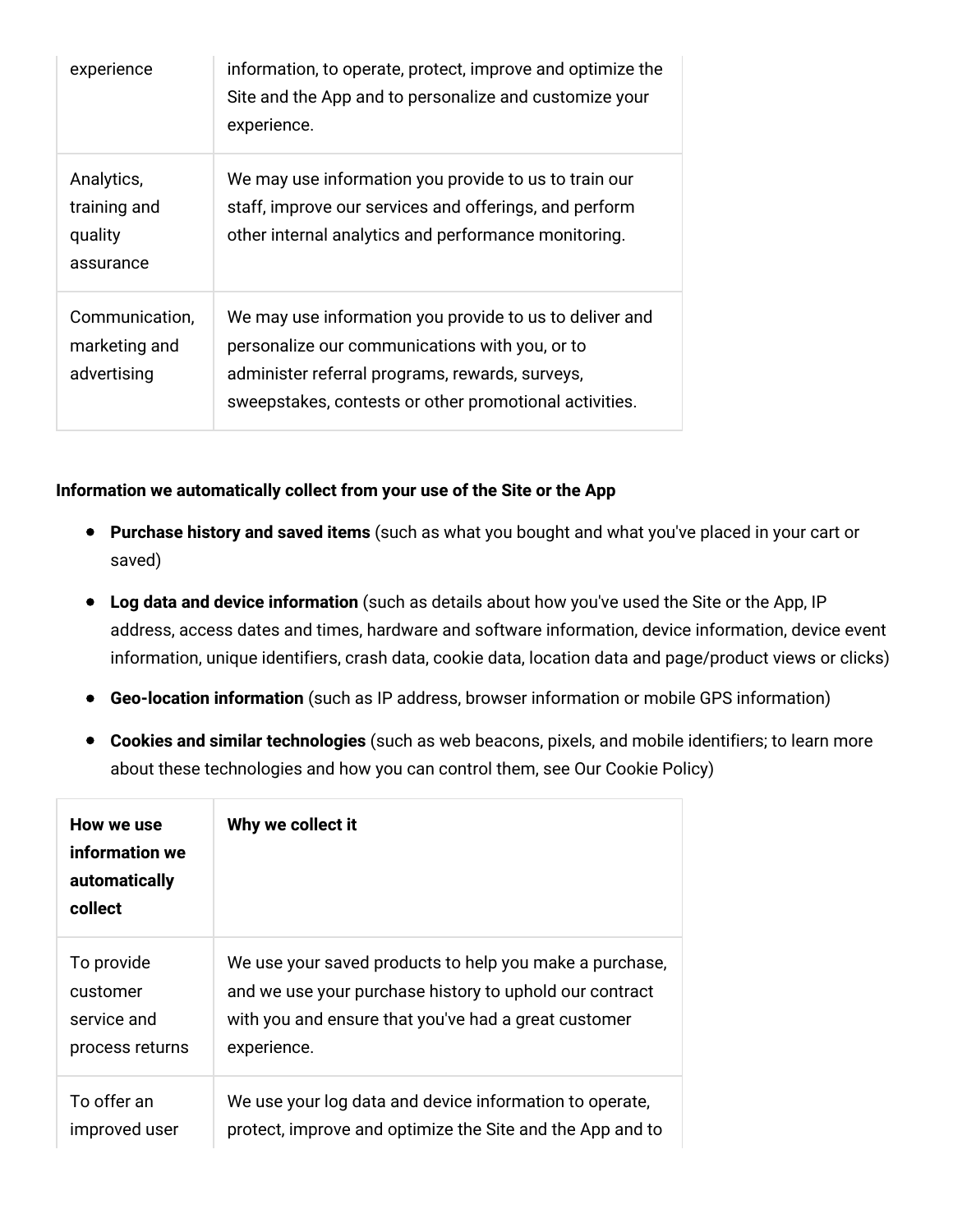| experience                                           | personalize and customize your experience.                                                                                                                            |
|------------------------------------------------------|-----------------------------------------------------------------------------------------------------------------------------------------------------------------------|
| To create and<br>maintain a<br>secure<br>environment | We use automatically collected information to comply<br>with applicable law and to measure the adequate<br>performance of our contract with you.                      |
| Analytics,<br>training and<br>quality<br>assurance   | We may use automatically collected information to train<br>our staff, perform internal analytics, detect and prevent<br>fraud and improve our services and offerings. |
| Communication,<br>marketing and<br>advertising       | We may use automatically collected information such as<br>cookies and similar technologies to provide the most<br>relevant advertising to you.                        |

**Information we collect from third parties,** including third party services (for example if you link, connect, or login to the Site or the App with your Google, Facebook, Instagram or Twitter accounts) or other sources (such as your contacts or brands we partner with)

- **Your name and contact details** (such as your email address, mailing address, phone number and password)
- **Social media handles** (such as your Twitter or Instagram handle)
- **Other information** (such as demographic data, fraud detection information and information about you and your activities, experiences and interactions on and off the Site and the App)

| How we use<br>information<br>from third<br>parties | Why we collect it                                                                                                                                                                                                                                                                                                                                               |
|----------------------------------------------------|-----------------------------------------------------------------------------------------------------------------------------------------------------------------------------------------------------------------------------------------------------------------------------------------------------------------------------------------------------------------|
| Registration and<br>profile                        | We will use information from third party services if you<br>register with us using another service, such as Facebook<br>or Google, including Google's one-tap login service.<br>Connecting to third-party applications or services is<br>optional. If you create your account by connecting through<br>another service, we will collect public information from |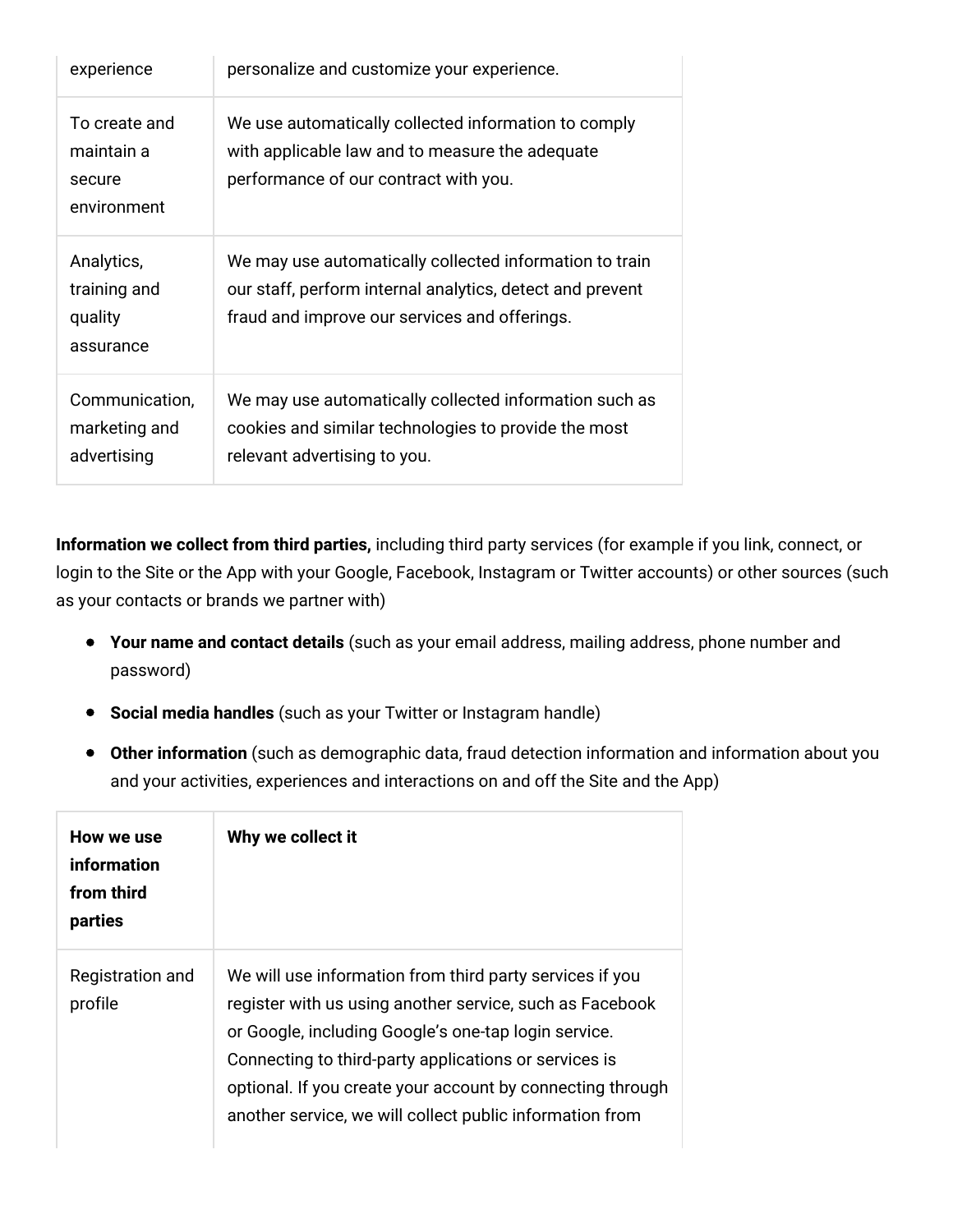|                                                      | that connected account to help complete your profile.                                                                                                                                                                                            |
|------------------------------------------------------|--------------------------------------------------------------------------------------------------------------------------------------------------------------------------------------------------------------------------------------------------|
| Communication,<br>marketing and<br>advertising       | We may use information we collect or receive from third<br>parties to deliver and personalize our communications<br>with you, or to administer referral programs, rewards,<br>surveys, sweepstakes, contests or other promotional<br>activities. |
| Non-member<br>referrals                              | We may obtain your information from a friend or other<br>contact who wants to invite you to use the Site or App. We<br>will use your information to facilitate your invitation and<br>administer our referral program.                           |
| To create and<br>maintain a<br>secure<br>environment | We may obtain your information from third party service<br>providers and/or partners (e.g. identity verification<br>services) and combine it with information we have about<br>you for fraud prevention and risk assessment efforts.             |

#### [Back](#wfus-privacy-top) to Top

## When We Share Your Information

We share your information with the following categories of recipients as an essential part of being able to provide the Site, the App, the Service and related services and offerings, including customer service, to you:

- Wayfair Inc. subsidiaries and affiliates. Wayfair subsidiaries include CastleGate Logistics Inc. and SK Retail, Inc.
- Companies and individuals that help us deliver our products to you, such as suppliers, payment service providers, logistics professionals, and delivery and freight companies.
- Professional service providers who help us run our business, such as marketing companies, software vendors, consultants, and advertising partners.
- Companies approved by you, such as social media sites (if you choose to link your accounts to us) and payment processors or financing providers and card issuing banks if you choose to use their services or offerings.
- Government and law enforcement agencies, to (i) comply with a legal process, subpoena, order, or other legal or regulatory requirement; (ii) enforce our Terms of Use or other policies; or (iii) pursue available legal remedies or defend legal claims.

We share your information with third parties only as described in this Privacy Policy, with your consent, or as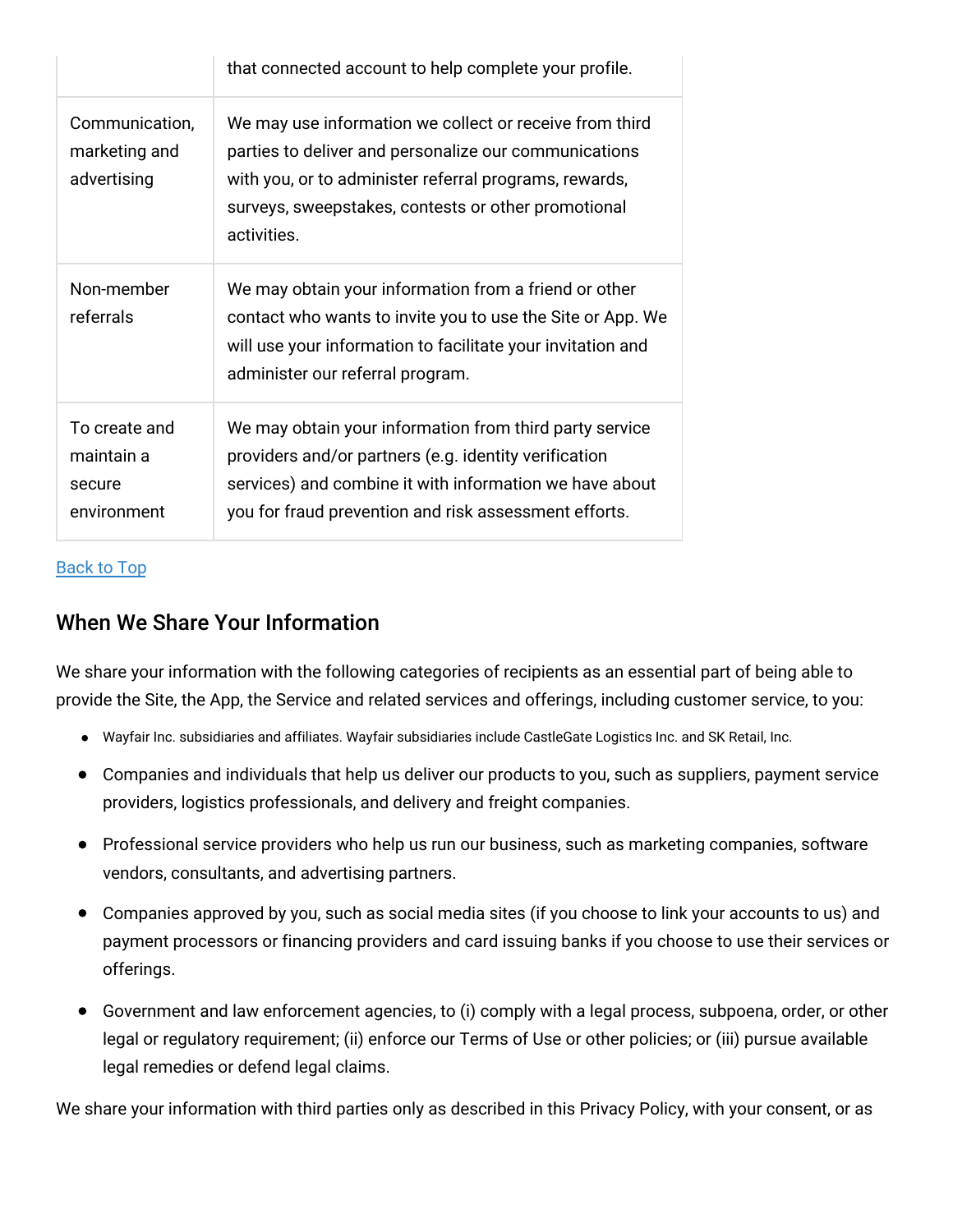disclosed at the time we collect your information. We may anonymize your information and share such anonymized information with third parties for any purpose permitted by applicable laws. [Back](#wfus-privacy-top) to Top

# Financing Providers

If you chose to apply for a financing product offered by a financing provider, we collect some of your financing information on behalf of that provider. Once you have completed the application form, we send the data to the financing provider and delete it immediately from our systems, except for information we need to keep in order to provide services to you. We will not use your financing information for any other purpose. [Back](#wfus-privacy-top) to Top

# Our Cookie Policy

We use cookies when you visit our Site and App to analyze traffic, optimize performance and content and to provide an integrated and more personalized shopping experience for customers. Cookies are small text files that are stored by your Internet browser on your computer. While our cookies may change from time to time, we generally use the following types of cookies:

- **Functionality cookies,** which allow you to navigate the site and use our features.
- **Analytics cookies,** which allow us to measure, analyze and understand how our customers use the Site and to identify ways to improve both its functionality and your shopping experience. For example, we use Google Analytics to help us evaluate your use of the Site, to compile reports on website activity, and to provide other services related to website activity and internet usage. To learn how Google Analytics collects and processes data, please visit: "How Google uses information from sites or apps that use our services" located at [www.google.com/policies/privacy/partners](http://www.google.com/policies/privacy/partners).
- **Customer preference cookies,** which help us remember your preferences (like your language or location) and make your experience more personalized to you.
- **Targeting or advertising cookies,** which allow us to deliver digital ads relevant to you. These types of cookies also limit the number of times that you see an ad and help us measure the effectiveness of our marketing campaigns. We use cookies to help us identify and retarget users who may be interested in our products, services or offerings both on our Site and on third party websites. For example, we use proprietary technology to specifically target users by creating advertising material based on the users' previous behavior. To disable interest-based ads, please see Direct Marketing and Behavioral Advertising below.

You can prevent the use of cookies by changing the settings in your web browser so that (i) it does not accept new cookies, (ii) it informs you about new cookies, or (iii) it deletes all already received cookies. By deleting or disabling future cookies, your user experience may be affected and you might not be able to take advantage of certain functions of our Site (such as storing items in your Cart between visits, customizing your website experience, and making marketing messages more relevant).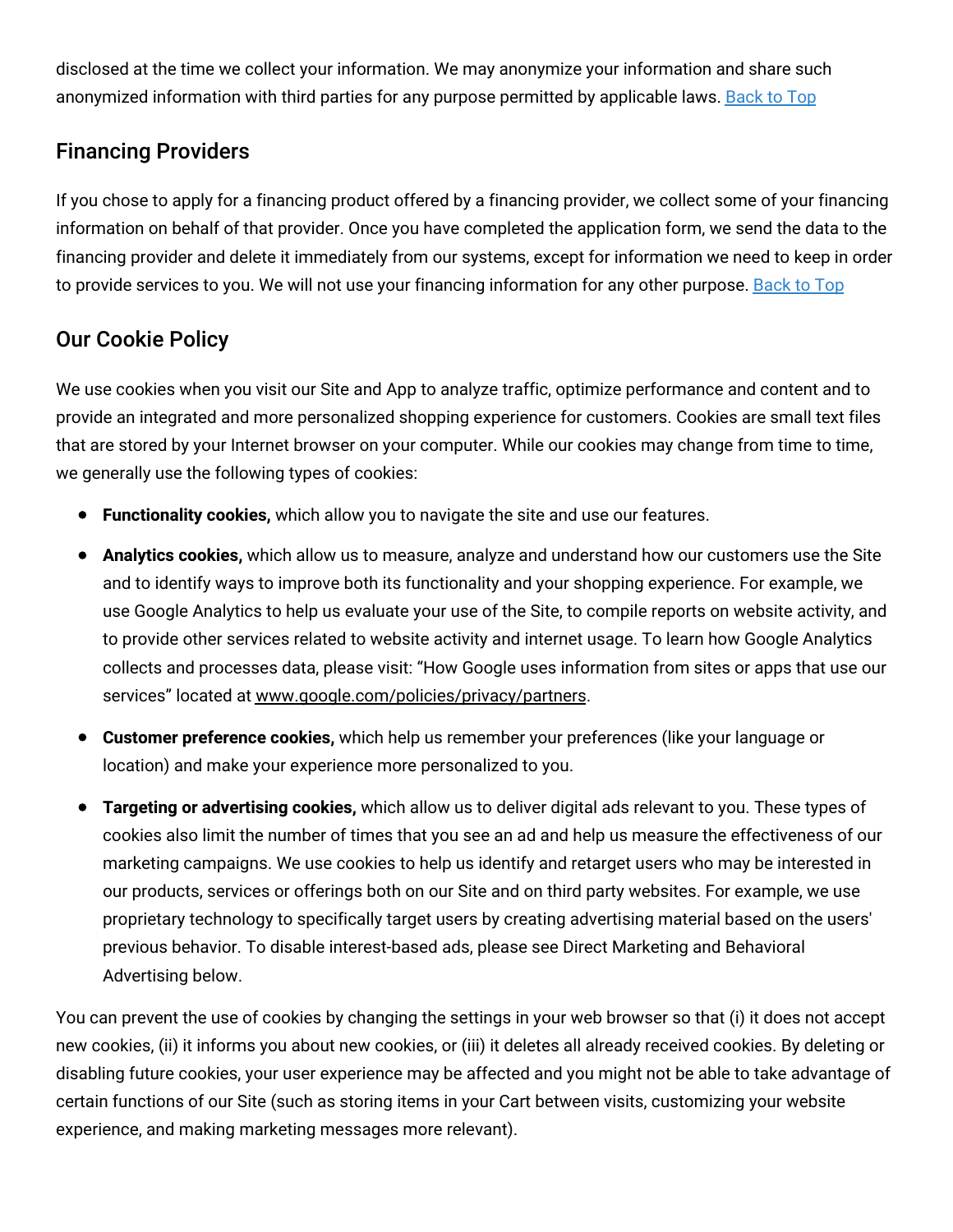We also use web beacons to help us identify your computer and evaluate user behavior, such as reactions to promotions. Web beacons are small GIF files that can be embedded in other graphics, emails, or similar. To prevent web beacons on our site, you can use tools such as AdBlock Plus. To prevent web beacons in emails, please set your mail program so that no HTML is displayed in messages. [Back](#wfus-privacy-top) to Top

## Direct Marketing and Behavioral Advertising

We may directly send you marketing communications and materials by email, postal mail and other channels to keep you informed of new products, promotions, and to provide other information we think may be of interest to you. You can stop receiving direct marketing messages from us at any time through your preferences [here](https://www.wayfair.com/v/account/email_subscriptions/manage) or by clicking any "unsubscribe" link in any marketing message you receive from us. Please note that it may take up to 48 hours to process your request and update our systems. Note that if you request that we stop sending you marketing messages, we will continue to send you administrative and service communications (such as order updates and other important or transactional information).

Please note that if you use more than one name or email address when communicating with Wayfair or using the Site of App, you may continue to receive communications from us to any name or email address not specified in your opt-out request.

We may also display tailored interest-based advertising on both Wayfair-owned and operated sites and unaffiliated sites. Interest-based ads, also sometimes referred to as personalized or targeted ads, are displayed to you based on information from activities such as purchasing on our sites, visiting sites that contain Wayfair content or ads, interacting with Wayfair tools, or using our payment services. We do this using a variety of digital marketing networks and ad exchanges, and we use a range of advertising technologies like web beacons, pixels, ad tags, cookies, and mobile identifiers, as well as specific services offered by some sites and social networks, such as Facebook's Custom Audience service.

We offer you choices about receiving interest-based ads from us. You can opt-out of certain interest-based ads that use our cookies by clicking [here.](https://terms.wayfair.io/en-US#wfus-interestbasedads) You can also opt-out of receiving some third-party interest-based ads, or learn more about behavioral advertising, by visiting [www.aboutads.info/choices](http://www.aboutads.info/choices) or [www.networkadvertising.org/choices.](http://www.networkadvertising.org/choices) Please note that if you opt out of behavioral advertising, you will still see advertisements - they will just not be tailored to your interests. Also note that deleting browser cookies can remove the cookie [preferences](#wfus-privacy-top) you have made, so you may need to opt-out again in the future. Back to Top

## Blogs, Reviews and Forums

The Service also may from time to time offer publicly-accessible blogs, reviews or forums. Any information you provide in these areas may be read, collected and used by others who access them. To request removal of your information from blogs, customer reviews or forums, please contact us [here.](https://www.wayfair.com/privacy_rights_request) Please note that in some cases we may be unable to remove your information. [Back](#wfus-privacy-top) to Top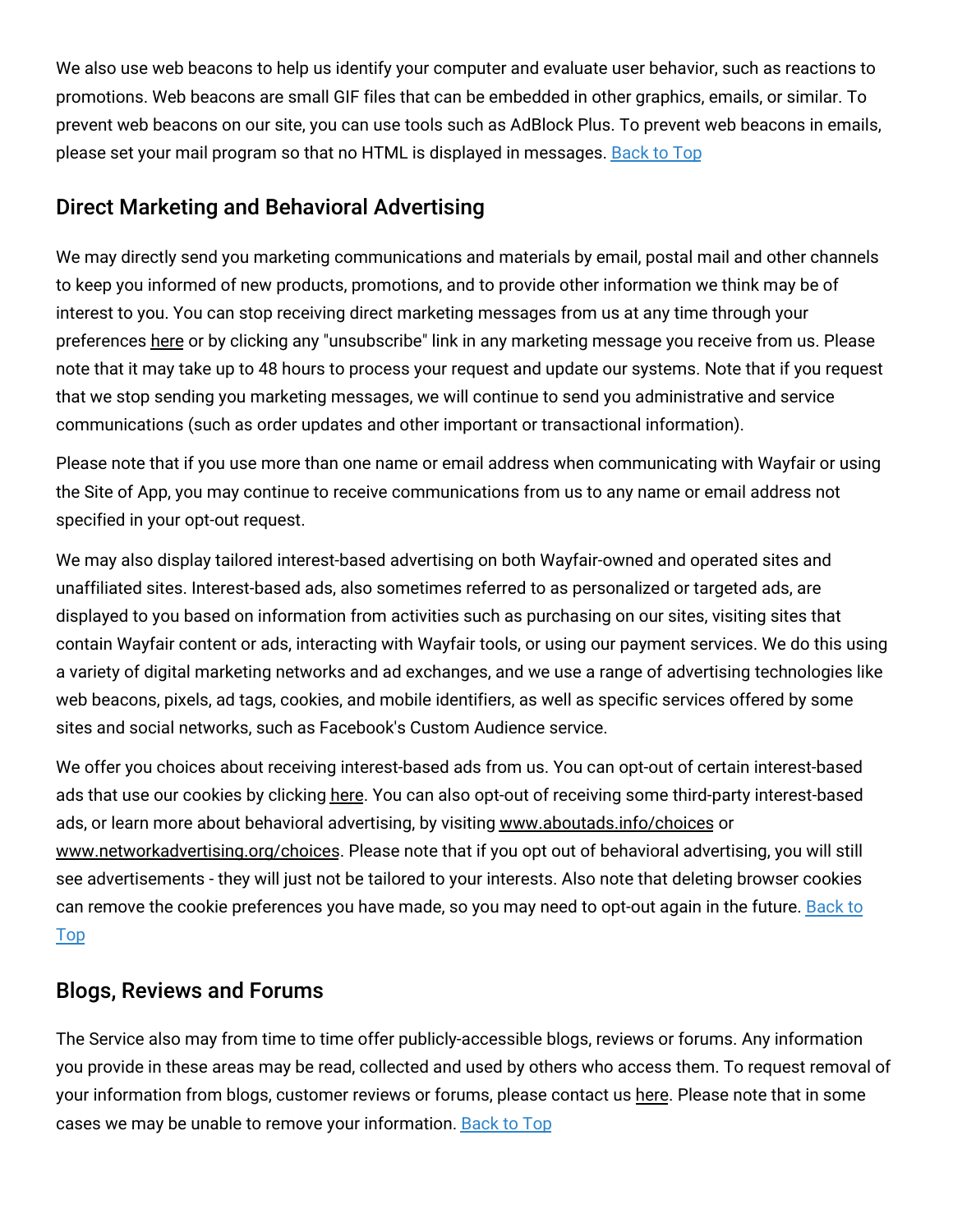# Our Security Measures

The security of your information is important to us. We use appropriate technical and organizational safeguards to protect your information from unauthorized use, disclosure, and loss. Encryption technology, including current industry-standard encryption protocols, is used to protect personal information in certain areas of our websites during transmission across the Internet. We use a PCI-compliant payment service provider over a secured network. If you have questions about the security of your information, please contact us [here.](https://www.wayfair.com/contact_us)

We encourage you to take reasonable measures to protect your password and your computer to prevent unauthorized access to your account. Remember to sign out of your account and close your browser window if you are using a shared computer in a public place such as a library or an Internet cafe. [Back](#wfus-privacy-top) to Top

# Keeping Your Information

We will keep your information for as long as you have an account or as long as we need it to fulfill the purpose for which it was collected or disclosed to you at the time of collection. We may also keep some of your information as required to meet legal or regulatory requirements, resolve disputes, prevent fraud or abuse, enforce our Terms of Use, or for other permissible purposes.

When we no longer have a need to keep your information, we will either delete it from our systems or anonymize it so that it no longer identifies you. [Back](#wfus-privacy-top) to Top

# Children's Privacy

The Site, App and Service are not directed to children, and we do not knowingly collect information from children under 13. If you are a parent or guardian and believe that we have information about your child, please contact us [here.](https://www.wayfair.com/privacy_rights_request) To learn more about how to protect your child online, visit the FTC's [www.OnGuardOnline.gov.](http://www.onguardonline.gov/) [Back](#wfus-privacy-top) to Top

# Information for Visitors from California and Outside of the United States

## Privacy Rights for California Residents

This privacy policy describes the categories of personal information we collect from you, the methods and business purposes of collecting such personal information, the categories of third parties with whom we may share it, and the rights you have regarding the personal information. California residents have the right to request that Wayfair disclose what personal information it collects, uses, discloses or sells. **Wayfair does not sell your personal information to third parties without your prior consent.** California residents also have the right to request the deletion of their personal information collected or maintained by Wayfair. If you wish to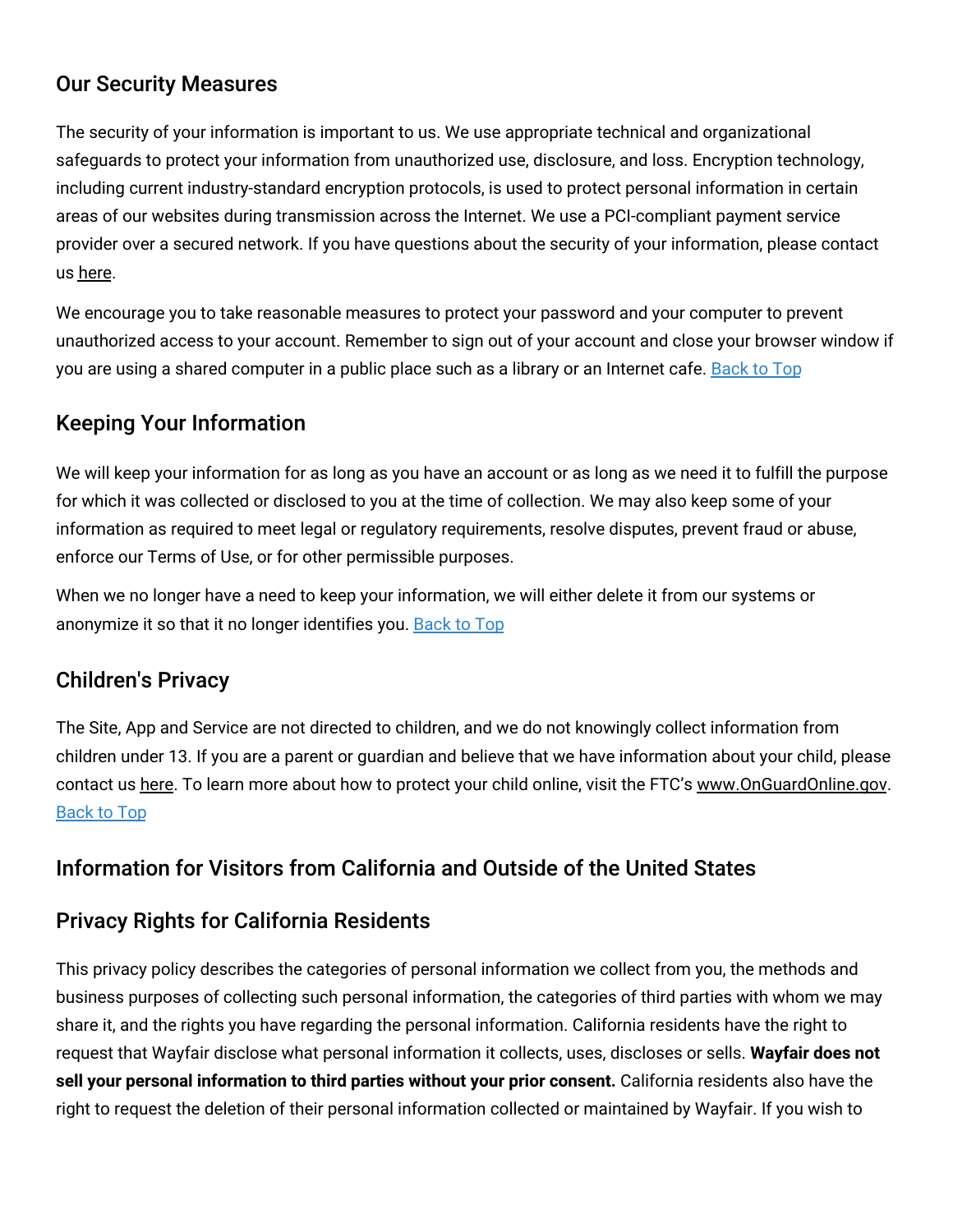make a request for information or to delete your account, or for any questions about our privacy practices and compliance with California law, please contact us [here](https://www.wayfair.com/privacy_rights_request) or via email at [DataProtectionOfficer@wayfair.com.](mailto:DataProtectionOfficer@wayfair.com) You can also designate an authorized agent to make a request on your behalf. Prior to responding to your request, we will verify your identity by matching any requested identifying information you provide against the information we have about you. We will not subject you to discriminatory treatment as a result of your choice to exercise your privacy rights. [Back](#wfus-privacy-top) to Top

# Right to Removal of Posted Information--California Minors

If you are under 18 years of age, reside in California, and have a registered account with Wayfair, you have the right to request removal of unwanted information that you publicly post on the Service. To request removal of such information, you can contact Wayfair as provided below. Upon receiving such a request, Wayfair will make sure that the information is not publicly available on the Service, but the information may not be completely or comprehensively removed from our systems and databases. [Back](#wfus-privacy-top) to Top

# Visitors from Outside of the United States

The Service is hosted in the United States. If you are visiting the Service from outside the United States, your information may be transferred to, stored and processed in the United States in accordance with this Privacy Policy and applicable US laws. Please note that data protection and other applicable laws of the United States may not be as comprehensive as those laws or regulations in your country or may otherwise differ from the data protection or consumer protection laws in your country. By using the Service, you consent to transfer of your information to our facilities as described in this Privacy Policy. [Back](#wfus-privacy-top) to Top

# Changes to this Privacy Policy

We may change this Privacy Policy from time to time to reflect new ways that we process your information. When we post modifications to this Privacy Policy, we will revise the "Last Updated" date at the top of this page. The modified Privacy Policy will be effective immediately upon posting on the Service. If we make significant changes that affect your information, we will provide you notice of such changes through the Site, the App, by email, or some other means of contact. We encourage you to periodically review this page for the latest information on our privacy practices. **[Back](#wfus-privacy-top) to Top** 

## How to Contact Us

We always want to hear from our customers - especially with questions, comments or concerns about our privacy practices. Please don't hesitate to contact us [here](https://www.wayfair.com/contact_us) or in writing at:

Wayfair LLC Attention: Legal Department